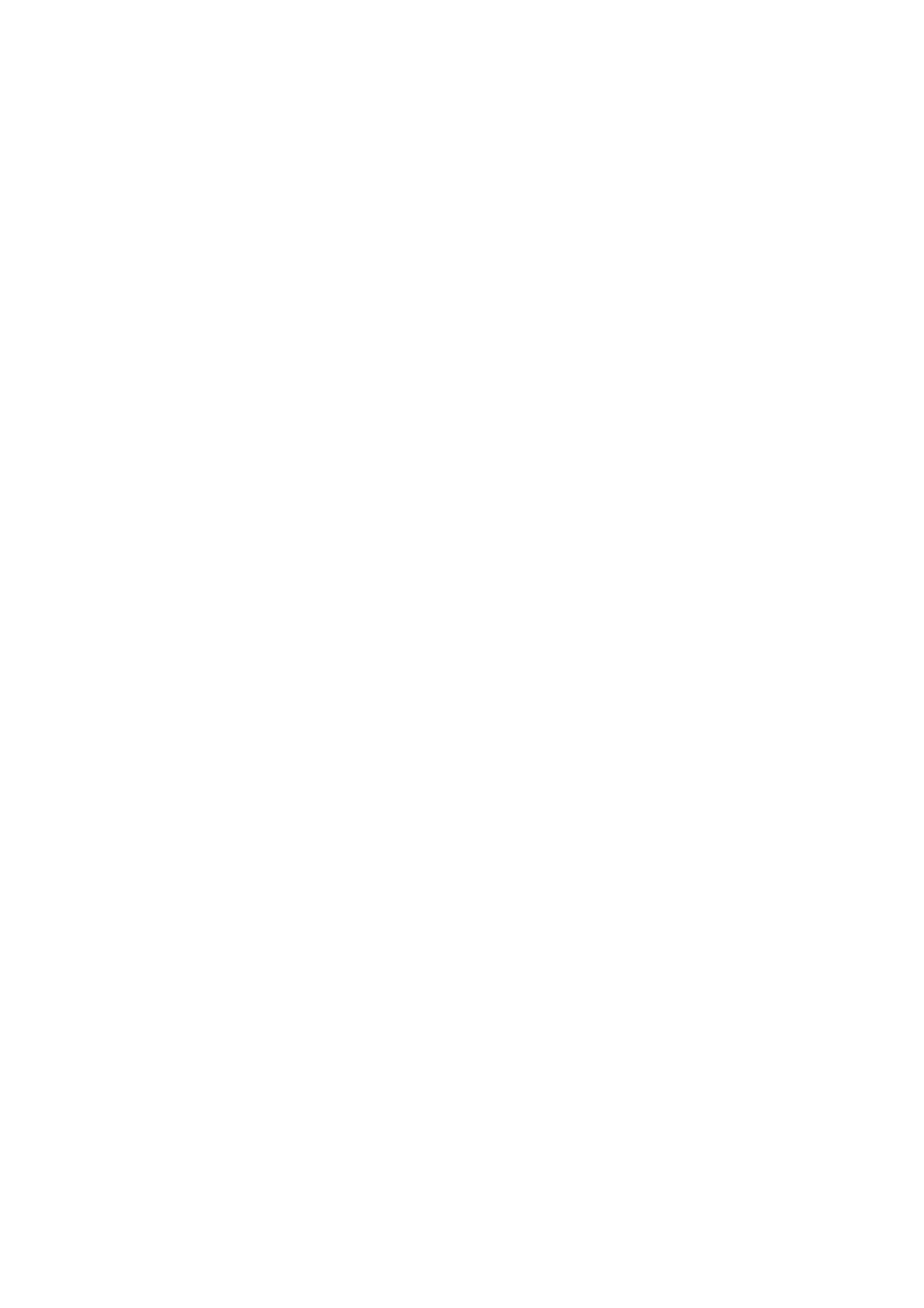### **CHAPTER 156**

## **MOHAMMEDAN MARRIAGE, DIVORCE AND SUCCESSION ACT**

# ARRANGEMENT OF SECTIONS

### *Section*

- 1. Short title.
- 2. Interpretation.
- 3. Mohammedan marriage and divorce.
- 4. *Deleted*.
- 5. Marriages under Marriage Act.
- 6. Marriages under native law and custom.
- 7. Rules of court.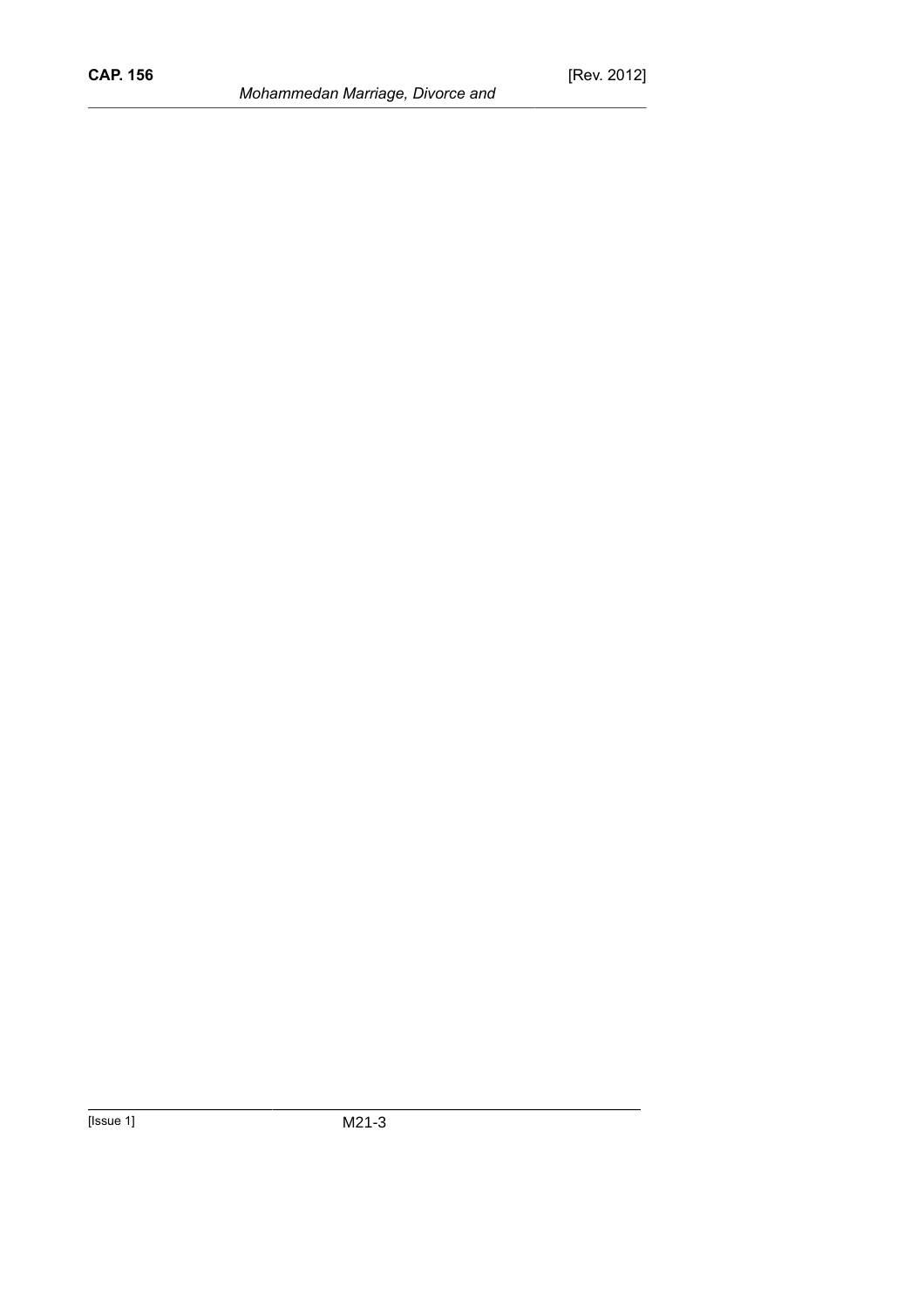### **CHAPTER 156**

#### **MOHAMMEDAN MARRIAGE, DIVORCE AND SUCCESSION ACT**

[*Date of commencement: 29th December, 1920.*]

#### **An Act to amend the law relating to divorce and matrimonial causes in the cases of Mohammedan marriages, and relating to intestate succession in certain cases**

[Act No. 34 of 1920, Cap. 148 of (1948), L.N. 2/1964, Act No. 14 of 1972.]

#### **1. Short title**

This Act may be cited as the Mohammedan Marriage, Divorce and Succession Act.

[L.N. 2/1964.]

#### **2. Interpretation**

In this Act, except where the context otherwise requires—

**"matrimonial cause or suit"** means any cause or suit relative to the validity of a marriage according to Mohammedan law, and any cause or suit relative to or claiming any species of relief, whether by way of divorce or otherwise, in respect of Mohammedan marriages, recognized or given by Mohammedan law;

**"Mohammedan marriage"** means any marriage contracted in accordance with and recognized as valid by Mohammedan law.

[L.N. 2/1964.]

#### **3. Mohammedan marriage and divorce**

(1) Mohammedan marriages, whether contracted before or after the commencement of this Act, shall be deemed to be valid marriages throughout Kenya, and the parties thereto shall, subject to the provisions of this Act, be entitled to any relief by way of divorce or otherwise which can be had, granted or obtained according to Mohammedan law, and such law shall apply accordingly.

(2) The Supreme Court and every judge thereof shall, subject to the provisions of this Act, have jurisdiction to hear and determine all matrimonial causes and suits arising out of Mohammedan marriages, wherever contracted, at the suit of either party to such marriages, whether such marriages are contracted before or after the commencement of this Act:

Provided that the Supreme Court shall not exercise any jurisdiction as is hereby conferred unless the petitioner is resident in Kenya at the time of the institution of such matrimonial cause or suit.

(3) In all such matrimonial causes or suits as are mentioned in subsection (1) of this section, the Supreme Court shall exercise its jurisdiction and act and give relief upon the principles of Mohammedan law applicable to the same respectively or otherwise.

(4) In any such matrimonial causes or suits as aforesaid, the onus of proof of the principles of Mohammedan law shall be on the parties alleging the same respectively.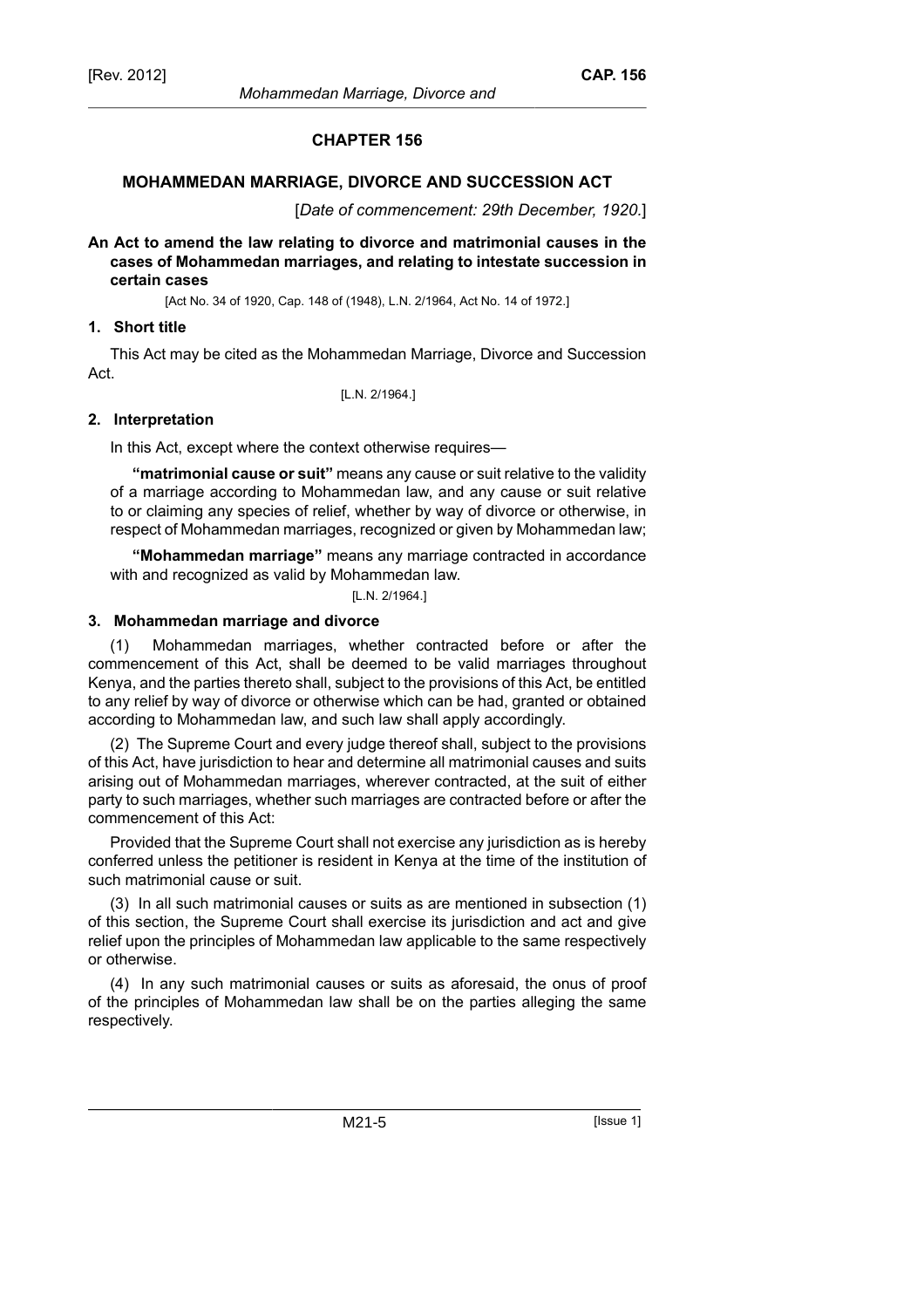[Rev. 2012]

(5) Nothing herein contained shall abridge, prejudice or in anywise affect the jurisdiction of any court of Kadhi as by law established.

(6) Nothing herein contained shall affect the rights or obligations of any person who at the time of entering into a Mohammedan marriage was already married under any law or custom relating to marriages other than Mohammedan marriages in force in, or recognized by the courts of Kenya.

[L.N. 2/1964.]

**4.** *Deleted by Act No. 14 of 1972, Sch.*

#### **5. Marriages under Marriage Act**

Whoever contracts a Mohammedan marriage being at the time married under the Marriage Act (Cap. 150) or in accordance with the law of any Christian country, and without having first obtained a lawful divorce, shall be guilty of an offence and liable to imprisonment for a term not exceeding five years, and in such a case Mohammedan law shall have no application.

[L.N. 2/1964.]

### **6. Marriages under native law and custom**

Whoever contracts a Mohammedan marriage being at any time married in accordance with native law and custom to any person other than the person with whom such marriage is contracted, and without having first obtained a divorce in accordance with native law and custom, shall be guilty of an offence and liable to imprisonment for a term not exceeding five years, and in such a case Mohammedan law shall have no application.

#### **7. Rules of court**

The Chief Justice shall have power to make rules of court for the better carrying into effect of the provisions of this Act; and, in particular, for regulating the exercise of the jurisdiction by this Act conferred; assimilating, if he deems fit, as far as may be, the existing practice under the Matrimonial Causes Act (Cap. 152) to all or any of the matrimonial causes or suits under this Act.

[L.N. 2/1964.]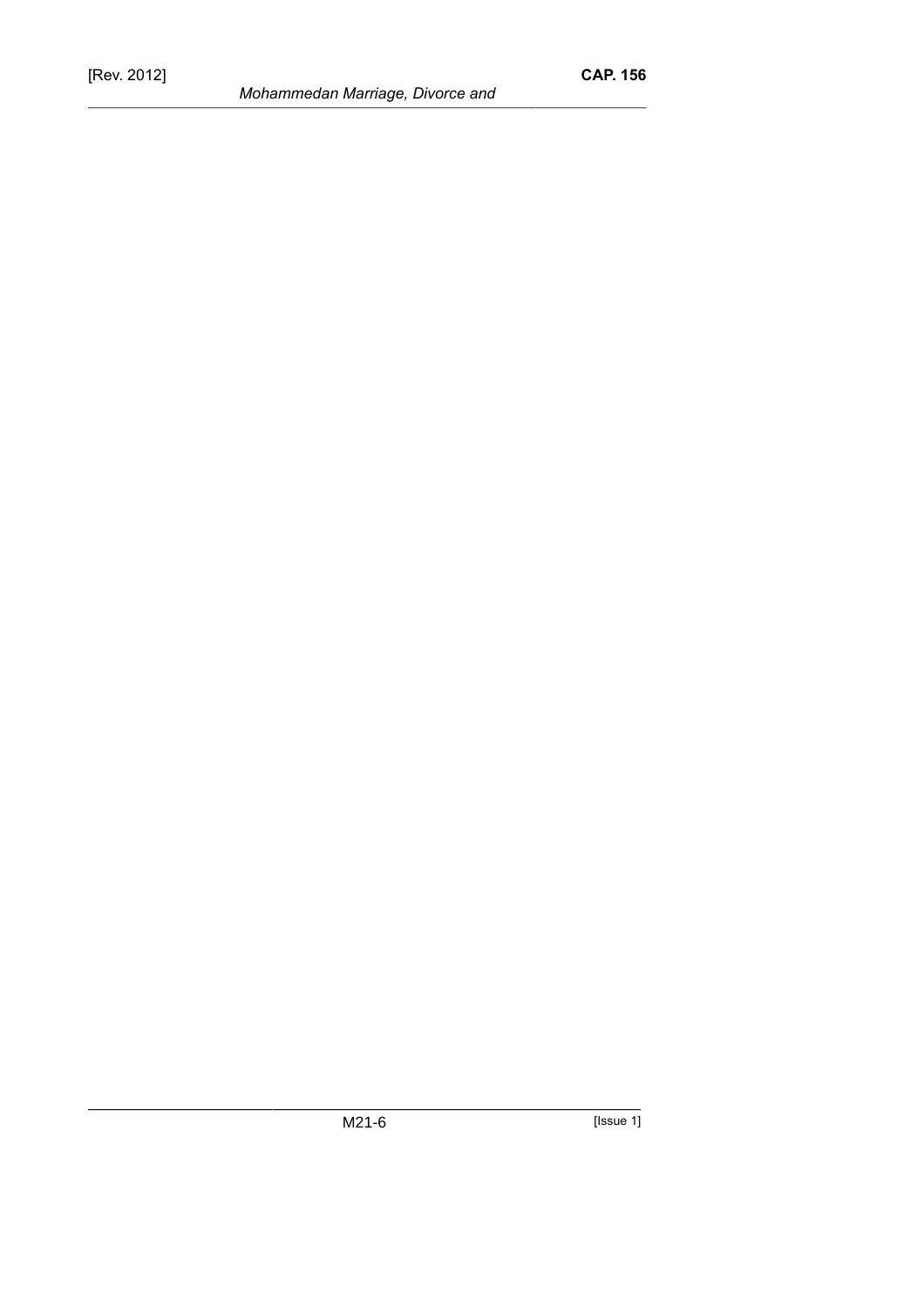[Subsidiary]

*Page*

## **CHAPTER 156**

# **MOHAMMEDAN MARRIAGE, DIVORCE AND SUCCESSION ACT**

SUBSIDIARY LEGISLATION

*List of Subsidiary Legislation*

1. Mohammedan Marriage, Divorce and Succession Rules...................................M21 – 9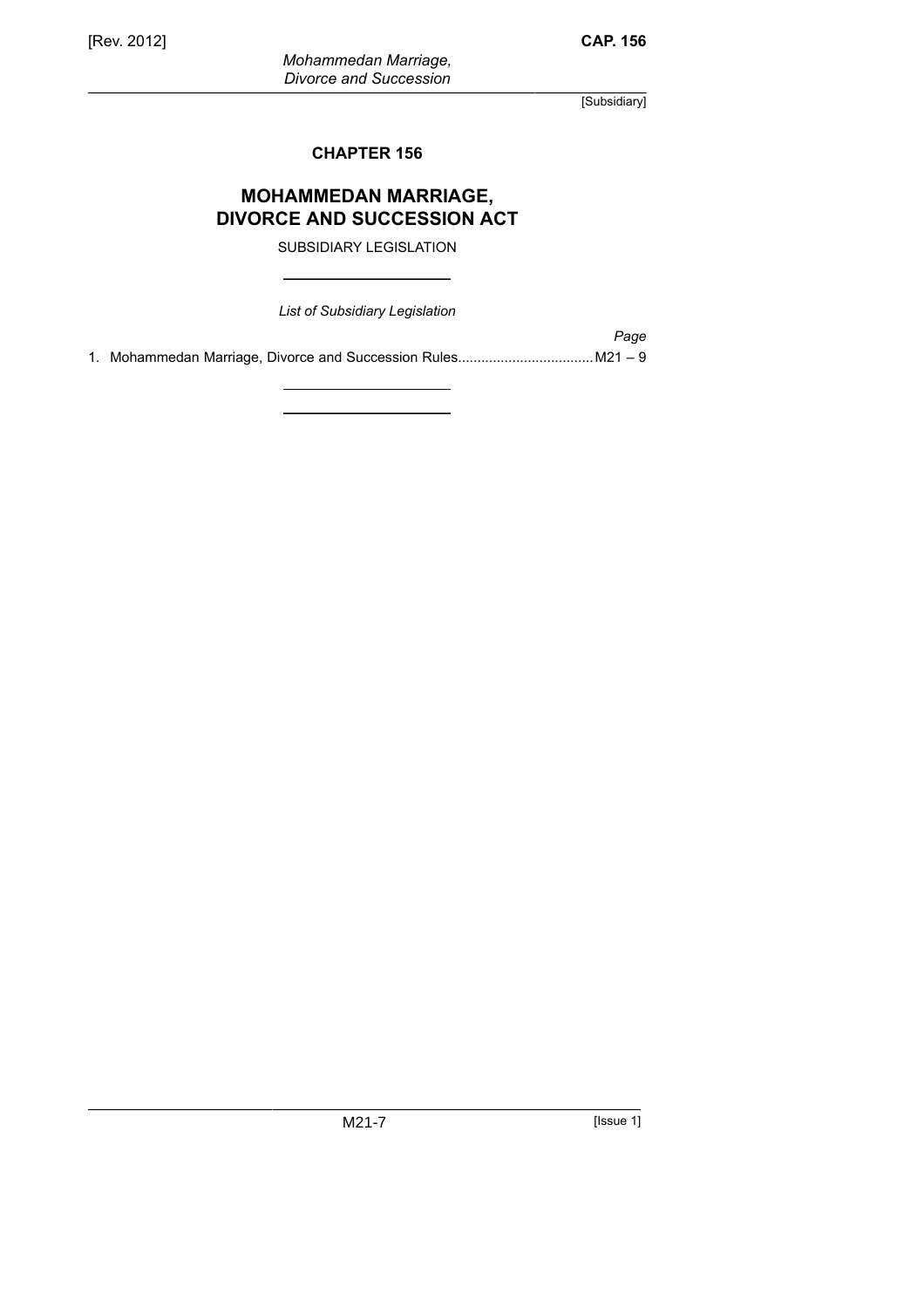[Rev. 2012]

[Subsidiary]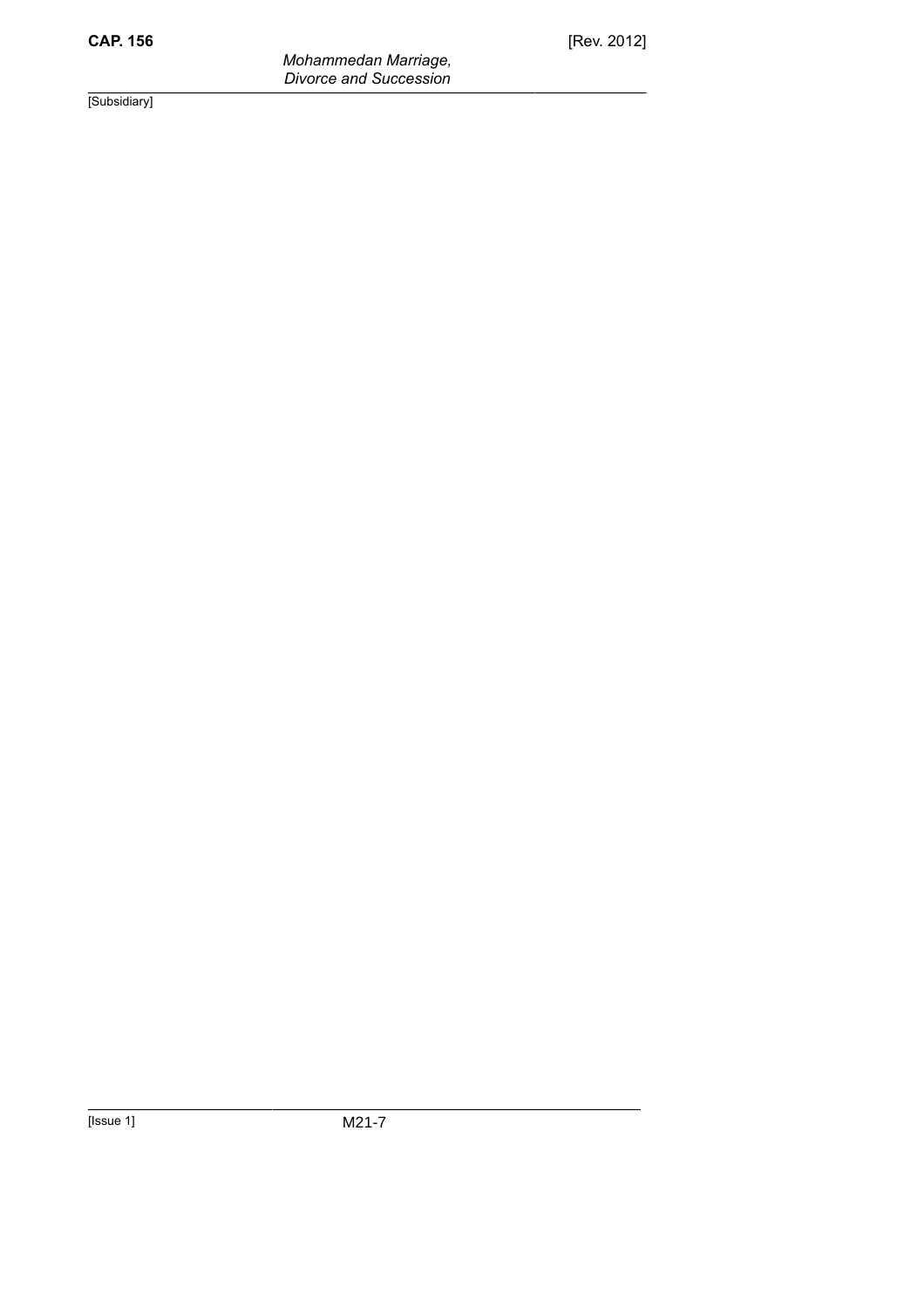[Subsidiary]

## **MOHAMMEDAN MARRIAGE, DIVORCE AND SUCCESSION RULES**

[Cap. 148 (1948), Sub. Leg, L.N. 2/1964.]

**1.** These Rules may be cited as the Mohammedan Marriage, Divorce and Succession Rules.

**2.** A summons shall issue in all suits under the Act.

**3.** Service shall be effected in the manner provided for the service of summonses by any law in force relating to civil procedure.

**4.** The following fees shall be chargeable—

on a petition for dissolution of marriage or for restitution of conjugal rights, Sh. 30;

for all other matters – such court fees as are in force relating to civil proceedings or to probate and administration proceedings, as the case may be.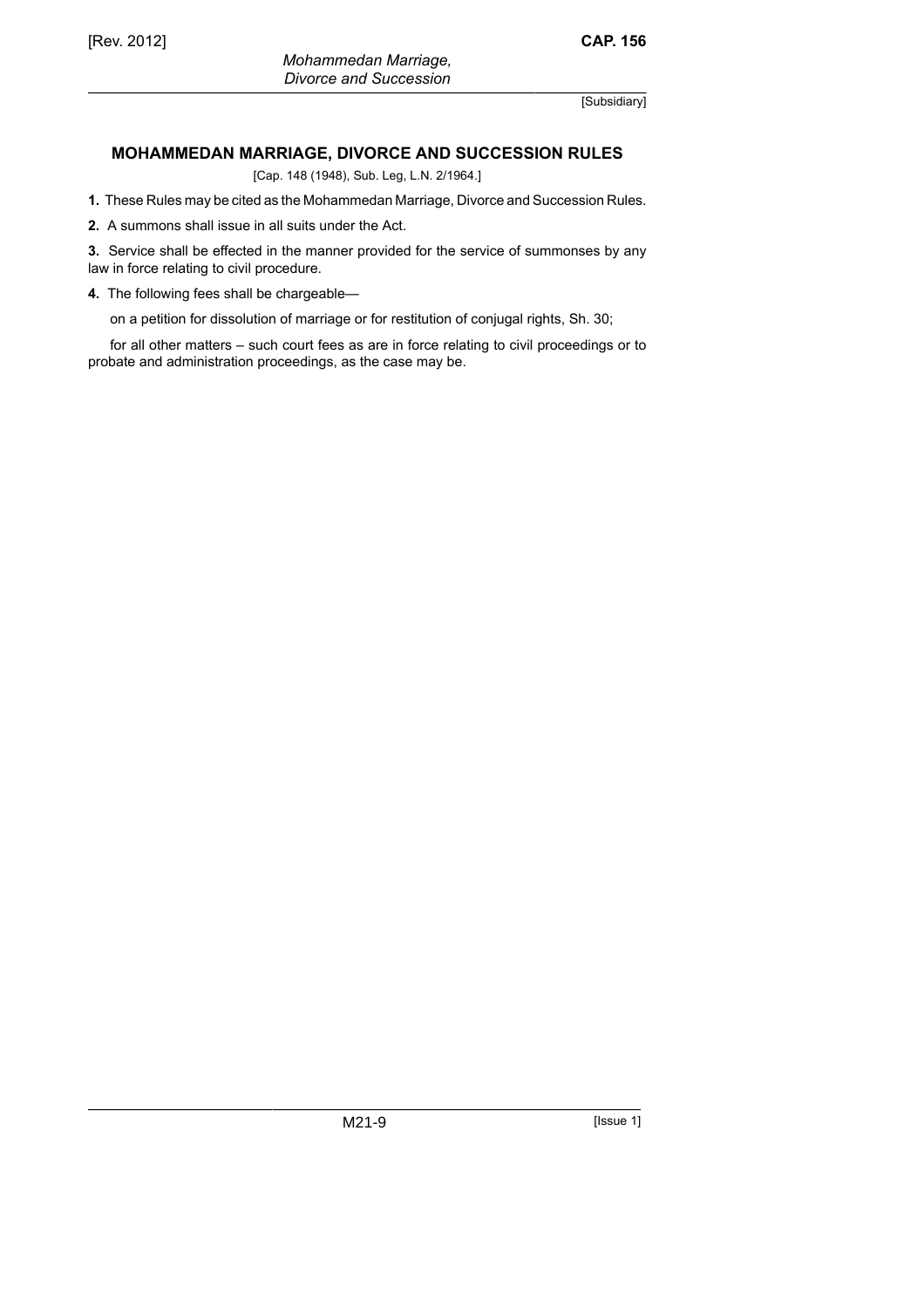[Subsidiary]